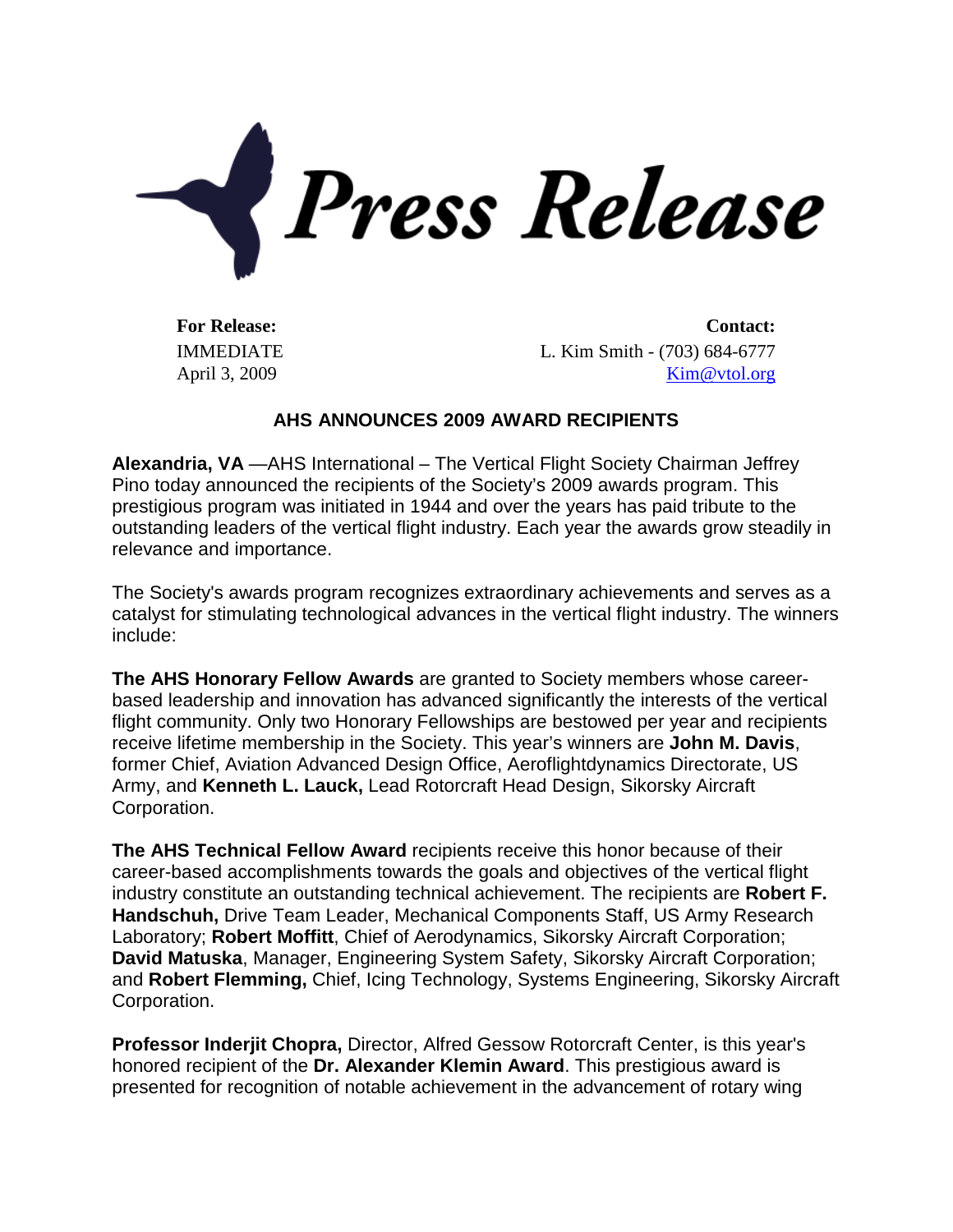aeronautics. He is recognized for his exceptional career-long leadership and technical contributions to understanding and advancing rotorcraft aeromechanics.

The Society's **Captain William J. Kossler Award** is given for the greatest achievement in practical application or operation of rotary wing aircraft, the value of which has been demonstrated by actual service during the preceding year. This year the Kossler will be presented to **Marine Medium Tiltrotor Squadron 162 (VMM-162), US Marine Corps**, which during its seven-month deployment to Al Asad Air Base in the Anbar Province of Iraq in harsh summer conditions tested and showcased the V-22's unique ability to fly at high speeds and high altitude with extended range in varied combat scenarios.

**Sikorsky Aerospace Services** is this year's recipient of the **AHS Supplier Excellence Award**, which is given in recognition of an outstanding improvement in fundamental helicopter technology brought to fruition during the preceding calendar year. From material distribution, field services, and overhaul and repair, to personalized fleet management solutions and customized training, SAS demonstrated in 2008 an ability to design a sophisticated life-cycle management solution that leverages its wide range of capabilities and specialties offered through its component companies, Helicopter Support Inc., Derco Aerospace, Composite Technology, Sikorsky-Helitech, and Sikorsky Aerospace Maintenance.

**Dr. Fredric H. Schmitz** has been selected to receive the **Alexander A. Nikolsky Honorary Lectureship**. The Lectureship is awarded to "an individual who has a highly distinguished career in vertical flight aircraft research and development and is skilled at communicating their technical knowledge and experience." In winning the award, Dr. Schmitz joins the ranks of previous distinguished Nikolsky recipients including Dr. David Peters, Dr. Ken Rosen, Troy Gaffey, Dr. Richard M. Carlson, Professor Howard C. Curtiss, Jr., Dr. Daniel P. Schrage, David Jenney, Evan Fradenburgh, Kenneth I. Grina, Robert R. Lynn, Rene Mouille, Professor Alfred Gessow, Bartram Kelley, Robert Huston, Bruno Lovera and Professor Barnes McCormick, Jr. The Lecture will be delivered at the 65th<sup>h</sup> AHS Annual Forum and Technology Display at the Gaylord Grapevine Resort and Conference Center in Grapevine, Texas on Wednesday, May 27, 2009 at 4:00 p.m.

The Society's **Paul E. Haueter Award** is presented each year to an individual or company that has made significant contributions to the development of vertical take-off and landing aircraft other than helicopters. This year, the Haueter Award will be given to **Philip J. Dunford**, Vice President and General Manager of Boeing Rotorcraft Systems. He is recognized for leadership of the V-22 Osprey operations and flight test efforts at the Naval Air Station at Patuxent River, where he led a combined Government / Bell-Boeing Team which was instrumental in the V-22's return to flight and the aircraft's eventual deployment to Operation Iraqi Freedom.

**The Grover E. Bell Award** is given to the individual or organization that has fostered and encouraged research and experimentation in helicopter development. This year's honored recipient is the **US Air Force/Arnold Engineering Development Center**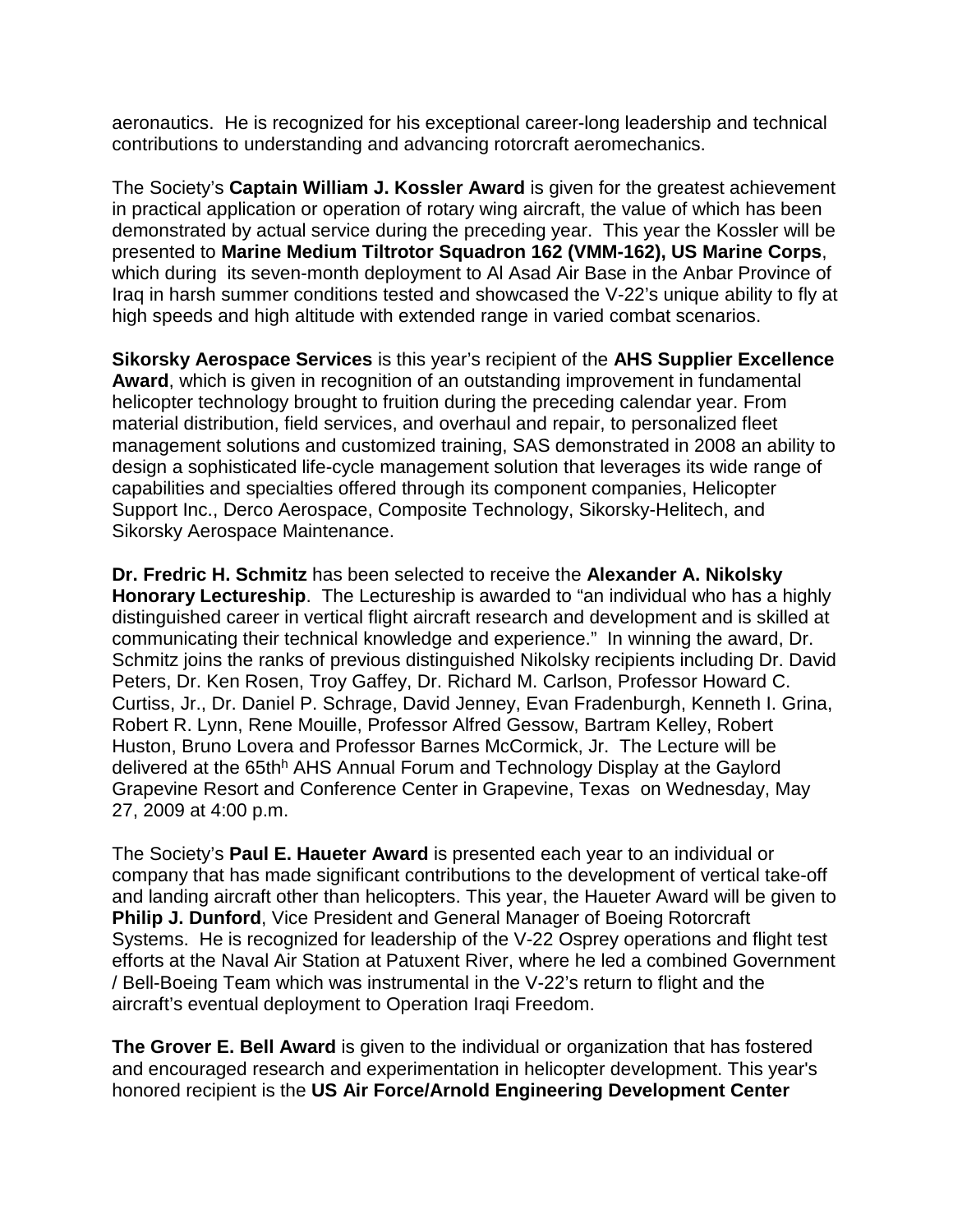**National Full-Scale Aerodynamics Complex (NFAC) Team** which succeeded in restoring the NFAC to full operational status for rotorcraft testing in 2008. The NFAC is the 40-by-80 Foot, 80-by-120 Foot large-scale wind tunnel located at NASA Ames Center at Moffett Field, California.

**The Harry T. Jensen Award** is given in recognition of an outstanding contribution to the improvement of helicopter reliability, maintainability, safety or logistics support through improved design or technical achievement brought to fruition during the preceding year. This year the award is presented to the **Army / Industry Apache Health Monitoring Team.** This team, led by Dr. Jon Keller of the US Army Aviation Engineering Directorate, developed an innovative condition indicator that detects faults in the AH-64 main transmission. Additional members of the team include Jeremy Partain, also of the US Army Aviation Engineering Directorate; Damian Carr and Frances Love, both support contractors for the US Army at Redstone Arsenal; Paul Grabill of Honeywell; and Hieu Ngo and Perumal Shanthakumaran of The Boeing Company.

This year's honoree for the **Howard Hughes Award,** given in recognition of an outstanding improvement in fundamental helicopter technology brought to fruition in the previous year, is the **Smart Rotor Team,** consisting of the Boeing Company, the Defense Advanced Research Projects Agency (DARPA), NASA, the US Army, the US Air Force, Massachusetts Institute of Technology, University of California at Los Angeles, and the University of Maryland. The Smart Rotor Team successfully tested the Boeing Smart Rotor (the Boeing Smart Materials Actuated Rotor Technology) during 2008 in the large-scale wind tunnel known as the NFAC, demonstrating the feasibility, robustness, authority, and aeromechanical benefits of one-blade, smart material actuation.

**The Robert L. Pinckney Award** is given in recognition of notable achievement in manufacturing research and development for rotorcraft or rotorcraft components brought to fruition in recent years. The award was created by The Boeing Co. in 1995 to honor the memory of Robert L. Pinckney, an eminent manufacturing engineer. This year's recipient is the **US Army (AATD) / Sikorsky RDS-21 (Face Gear) Development Team**. The team is recognized for developing an additional gear concept that reduces the number of stages in transmission systems, reduces overall gearbox weight and height requirements, and significantly improves designs that require high ratio reductions in an individual stage. This demonstration proved a 32 percent increase in power density and a noise reduction of 12 decibels.

**The AgustaWestland International Helicopter Fellowship Award** recognizes the most significant contribution to international vertical flight cooperation by an individual or group. Established in 1989, the award honors the memory of Paolo Bellavita whose career at Gruppo Agusta was marked by his dedication to furthering international cooperation in the world of vertical flight. This year's winner is the **Sikorsky / PZL Mielect International Rotorcraft Capability**, a collaboration that transformed the PZL Mielec, Poland factory from an airplane manufacturer into a state-of-the-art manufacturing center to build UH-60M Black Hawks and Black Hawk components.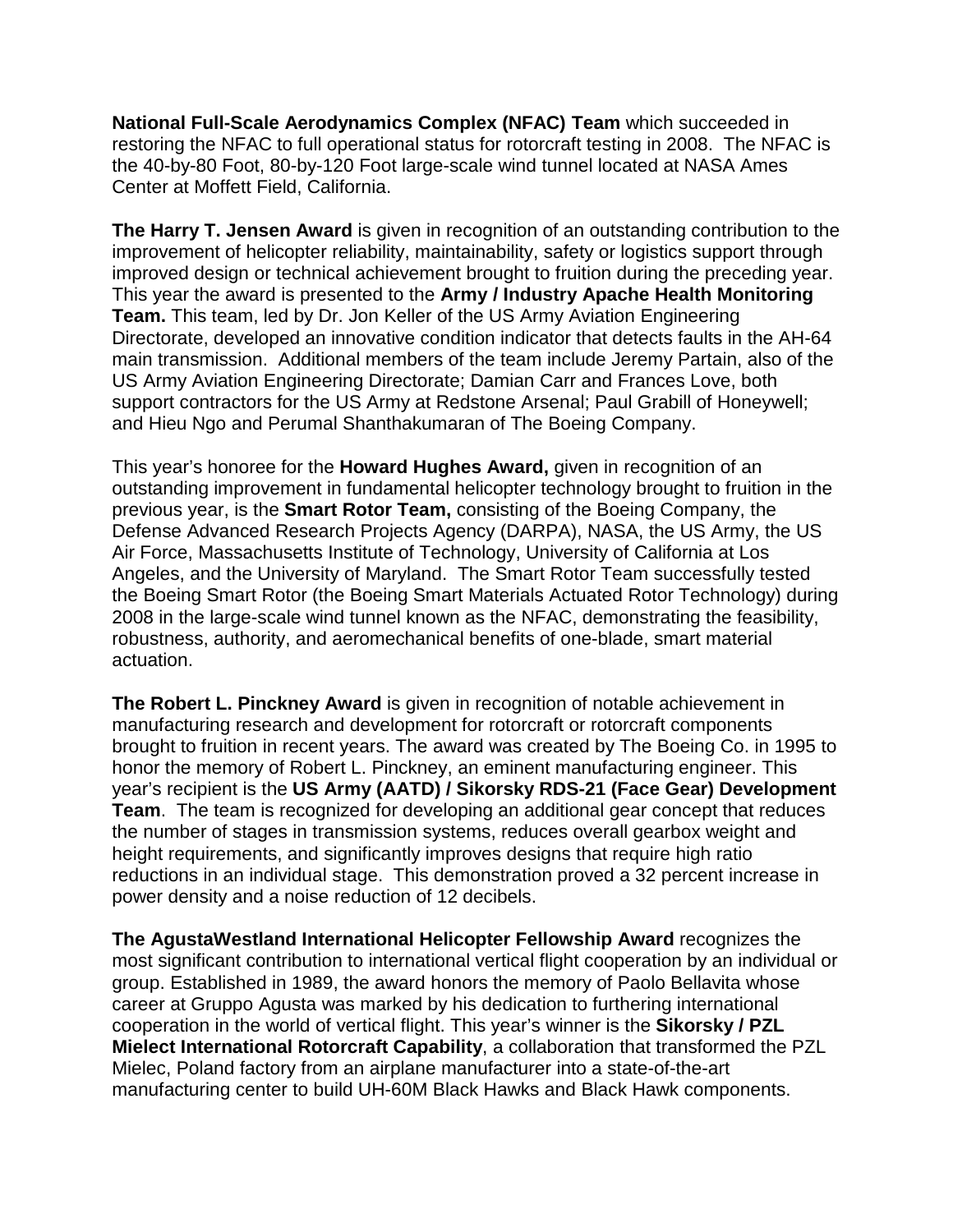**The Frederick L. Feinberg Award** is presented to the helicopter pilot or pilots who have made the most outstanding achievement in the previous year. This year's award is given to the **Crew of the Coast Guard Rescue Helicopter CGNR 6007** in recognition of their extraordinary rescue efforts to save crew members of the F/V ALASKA RANGER, a 200 foot trawler, which was sinking in the Bering Sea 120 nm west of Dutch Harbor, Alaska after losing its rudder. The crew of the CGNR 6007 JAYHAWK saved 15 lives while battling some of the most harrowing sea conditions. Their actions coordinated were coordinated with four other air and surface assets which combined to save 42 lives in one of the largest cold water rescues in modern history.

The Anglo-Italian airframe manufacturer **AgustaWestland** won the Society's **Igor I. Sikorsky International Trophy**, which is given to the company which is the designer and builder of a pure helicopter establishing an official world record during the preceding calendar year in the official class E-1 categories established by the rules of the Federation Aeronautique International for maximum speed, altitude, distance or payload, speed over a closed circuit distance and or around the world speed. On August 18, 2008, a factory standard AgustaWestland Grand helicopter, flown by pilots **Scott Kasprowicz** and **Steve Sheik**, set a new world speed record for circling the globe in only 11 days and seven hours.

The Society's **François-Xavier Bagnoud Award** is given to **Andrew Elliot Augenstein,** Design and Analysis Engineer 3, Boeing Rotorcraft Division, The Boeing Company. This award, which was established in 1992, recognizes outstanding contributions to vertical flight technology by a Society member under the age of thirtyfive. Mr. Augenstein, an avionics integration engineer, has made significant contributions to the development and implementation of a new Open Systems Architecture (OSA) for the avionics system on the Block III AH-64D Apache helicopter. As part of this effort, he led the development of a new subsystem called Mission System Management, responsible for managing the control and health monitoring of the avionics system and the interface with all other systems.

The **John J. Schneider Historical Achievement Award** was established in 2003, in memory of vertical flight historian John J. Schneider. The award is given in recognition of distinguished achievement by an individual in encouraging appreciation of, and enhancing access to the history and legacy of vertical flight aircraft. This year's recipient is **Ray D. Leoni,** former Senior Vice President, Engineering and Advanced Programs, Sikorsky Aircraft Corporation, who is recognized for his recent book, "BLACK HAWK: The Story of a World-Class Helicopter." This is one of the few published books that preserves in great detail the entire design, production and service history of a new helicopter. Mr. Leoni holds the design patent for the BLACK HAWK. His book will serve as a guide to design engineers with regard to the importance of employing the right technologies and winning strategies for new programs.

The AHS Individual Member Sponsorship Award winner is **Mr. Jeffrey A. Pino**, CEO, Sikorsky Aircraft Corp. **The AHS Empire Chapter** is the winner of this year's Chapter Member Percent Increase Contest. **The AHS Southwest Chapter** once again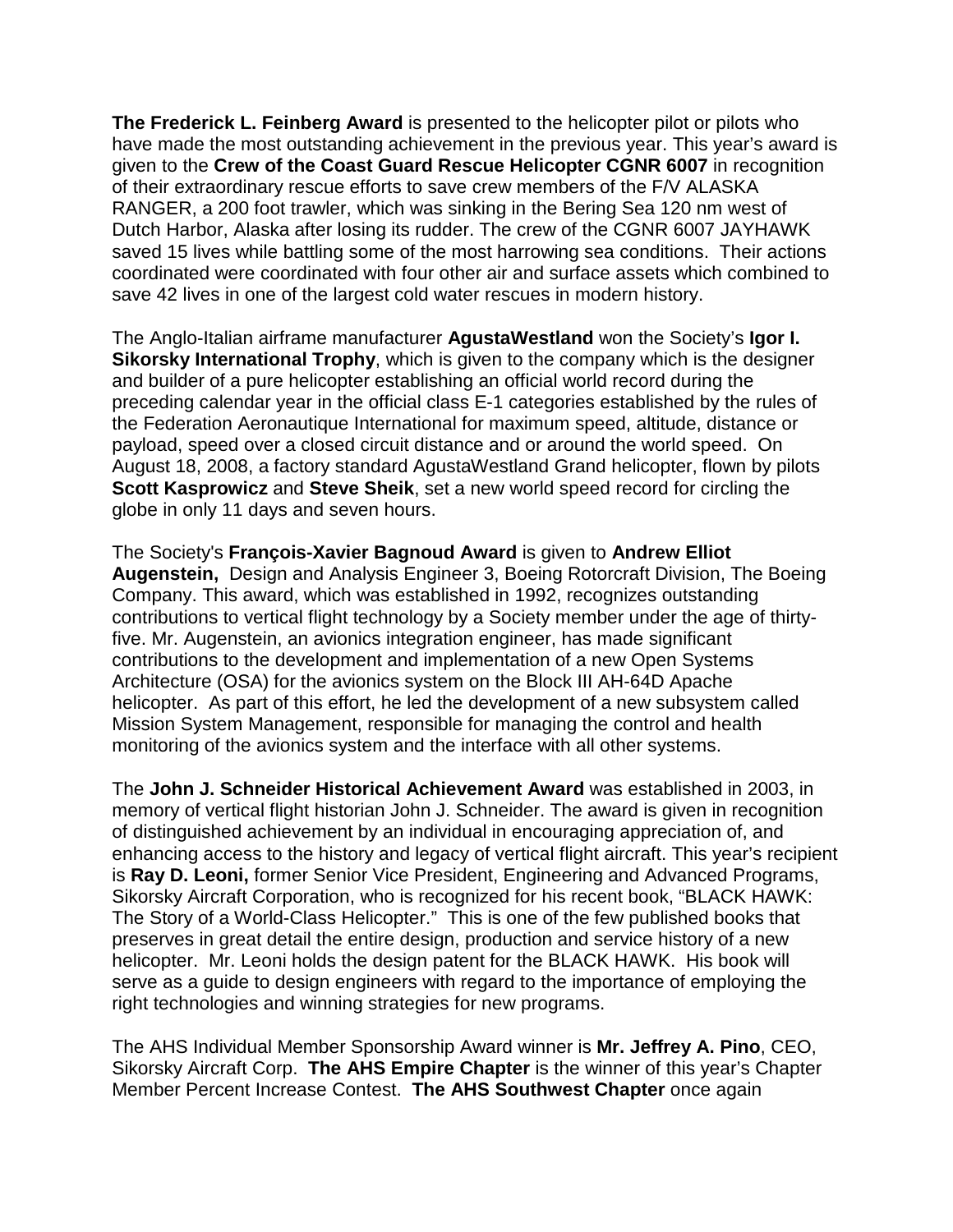distinguished itself as the winner of the AHS Chapter Member Increase Award as well as winning the Every-Member-Get-a-Member contest. We want to thank all of our dedicated members and chapter leadership for their continued quest to increase the membership in the only Society wholly dedicated to the advancement of vertical flight technology.

The Society also wishes to recognize the **2008 Cheeseman Award** winner, Dr. Pierre Spiegel of DLR, Institute of Aerodynamics and Flow Technology, Technical Acoustics Division, whose paper was selected as the "best paper" presented at the European Rotorcraft Forum at Liverpool, England in 2008. Dr. Spiegel will present his paper, "Aeroacoustic Flight Test Data Analysis and Guidelines for Noise Abatement-Procedure Design and Piloting, " authored by Dr. Spiegel with Frédéric Guntzer, Anne Le Duc, and Heino Buchholz, at the AHS 65th Annual Forum, May 27, 2009, at the Gaylord Grapevine Resort and Conference Center.

The 2009 recipients of **the Vertical Flight Foundation Scholarship** awards are as follows: In the B.S. category **Kevin Lee Rankin**, Embry-Riddle Aeronautical University and **Kelly Cheng** of Cal Poly, San Luis Obispo. In the M.S. category award recipients include **Bethany Davis** and **Jessica Newman** of Georgia Institute of Technology; **Stanton Sollenberger** and **William Kong** of The Pennsylvania State University; and **Louise Aminata Ahure** of the University of Maryland. The PhD candidates include **Mihir Mistry**, **Chandrashekhar Tiwari** and **Seongkyu Lee**, The Pennsylvania State University; **Benjamin King Sutton Woods** and **Monica Syal**, The University of Maryland and **Axel Schauenburg**, Royal Melbourne Institute of Technology. Congratulations to all!

**Laura Buck**, The Boeing Co. has won the **2009 Robert L. Lichten Award** with her paper titled, "CFD Investigation of Engine Exhaust Swirling Flow in High Aspect Ratio Rectangular Ducts." The Robert L. Lichten Award was established to encourage AHS members who have not previously presented the results of their work at a national forum to begin through presentations at local and regional AHS meetings.

The NASA Aeronautics Research Mission Directorate announced the winner of the **2009 AHS/NASA Summer Internship Award** – **Stanton Sollenberger**, The Pennsylvania State University for his Lichten paper titled, "Effect of Stress Concentrations in Flexible Matrix Composite Driveshafts." Since 2007, NASA has sponsored one summer intern at one of three NASA Aeronautics Centers selected from the winner, or if not a US citizen or not interested, from the finalists for the AHS International Robert L. Lichten Competition. The award is intended to further foster the NASA Aeronautics Mission Directorate (AMRD) interest in enhancing the educational experiences of a highly qualified U.S. engineering student in fields of direct interest to the NASA Aeronautics program in fundamental research, particularly in subsonic rotary wing technologies.

Finally, the Society announces the winners of its **2008 Student Design Competition,** sponsored this year by Eurocopter. The **University of Maryland and Konkuk**